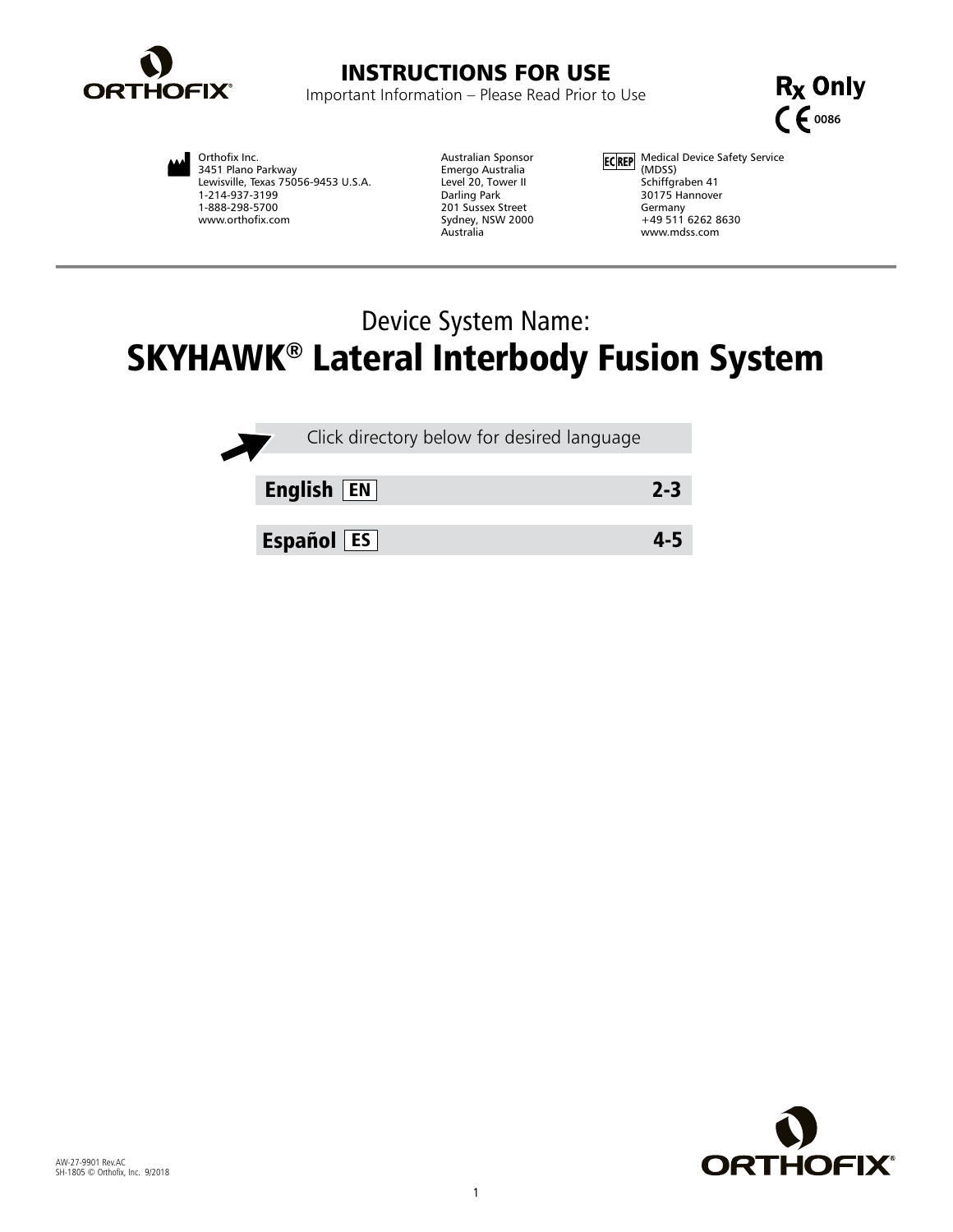<span id="page-1-0"></span>

# INSTRUCTIONS FOR USE

Important Information – Please Read Prior to Use

 $R<sub>x</sub>$  Only C  $60086$ 



Orthofix Inc. 3451 Plano Parkway Lewisville, Texas 75056-9453 U.S.A. 1-214-937-3199 1-888-298-5700 www.orthofix.com

Australian Sponsor Emergo Australia Level 20, Tower II Darling Park 201 Sussex Street Sydney, NSW 2000 Australia

ECREP Medical Device Safety Service (MDSS) Schiffgraben 41 30175 Hannover Germany +49 511 6262 8630 www.mdss.com

## English EN

## Device System Name: SKYHAWK® Lateral Interbody Fusion System

### Description:

The SKYHAWK Lateral Interbody Fusion System consists of implants, trials, and instruments and is comprised of a variety of implants fabricated and manufactured from polyetheretherketone (PEEK) as described by ASTM F2026 with tantalum markers as described by ASTM F560. PEEK is utilized due to its radiolucent property, which aids the surgeon in determining if fusion in<br>the operative site has occurred. Since PEEK is transparent in x-rays, tantalum marker pins are<br>inserted into the implants in o the implants, both intraoperatively and postoperatively.

The SKYHAWK Lateral Interbody Fusion System implants are offered in parallel and lordotic profiles to restore the natural curvature of the spine; the device may be implanted using a lateral or anterolateral approach.

The SKYHAWK Lateral Interbody Fusion System implants, trials and instruments are provided non-sterile. They require sterilization prior to use.

## Indications for Use:

When used as an intervertebral body fusion device, the SKYHAWK Lateral Interbody Fusion<br>System is indicated for use with bone graft (autograft bone or allogenic bone graft composed<br>of cancellous or corticocancellous bone g at one or two contiguous levels from L2 to S1. These DDD patients may have up to Grade I Spondylolisthesis or retrolisthesis at the involved levels. DDD is defined as discogenic back pain with degeneration of the disc confirmed by history and radiographic studies. These patients should be skeletally mature and have had six months of non-operative treatment. Patients with previous non-fusion spinal surgery at the treated level may be treated.

The SKYHAWK Lateral Interbody Fusion System is intended to be used with supplemental fixation systems that are cleared by the FDA for use in the lumbar spine.

The SKYHAWK Lateral Interbody Fusion System must be used with autograft or allogenic bone graft composed of cancellous or corticocancellous bone graft.

**Contraindications:**<br>The SKYHAWK Lateral Interbody Fusion System, as with other orthopedic implants, is

contraindicated for use in patients with:

- 1. Active infections in which the use of an implant could preclude adequate and appropriate treatment of the infection.
- 2. Rapidly progressive joint disease or bone absorption syndromes such as Paget's disease, osteopenia, osteoporosis, or osteomyelitis which may prevent adequate fixation.
- 3. Conditions that may place excessive stresses on bone and implants, such as severe obesity, pregnancy or degenerative diseases. The decision to use this system in such conditions must be made by the physician taking into account the risks versus the benefits to the patient.
- 4. Known or suspected metal allergies.
- 5. Prior fusion at the level to be treated.

### Potential Adverse Events:

- Potential adverse events include, but are not limited to:
- 1. Failure of the device to provide adequate mechanical stability.
- 2. Loss of fixation of the implant.
- 3. Device component failure.<br>4. Migration or bending of the
- 4. Migration or bending of the device.<br>5. Loss of bony alignment. Loss of bony alignment.
- 
- 6. Non-union. Fracture of bony structures.
- 8. Resorption without incorporation of any bone graft utilized.<br>9. Immunogenic response to the implant materials
- Immunogenic response to the implant materials.

**Note:** As with any major surgical procedure, there are risks involved in orthopedic surgery. Infrequent operative and postoperative complications known to occur are: early or late infection, which may result in the need for additional surgeries, damage to blood vessels, spinal cord or peripheral nerves, pulmonary emboli, loss of sensory and/or motor function, impotence, permanent pain and/or deformity. Rarely, some complications may be fatal.

### Warnings and Precautions:

- The surgeon should be aware of the following when using implants: 1. The correct selection of the implant is extremely important. The potential for success is increased by the selection of the proper size, shape and design of the implant. The size and shape of human bones present limiting restrictions on the size and strength of implants. No implant can be expected to withstand the unsupported stresses of full weight bearing.
- 2. Correct handling of the implant is extremely important. Implants should not be bent, notched or scratched. These operations can produce defects in surface finish and internal stress concentrations, which may become the focal point for eventual failure of the device. 3. DO NOT USE DAMAGED IMPLANTS.
- 4. Single Use Only SKYHAWK Lateral Interbody Fusion System implants are SINGLE USE ONLY. Surgical implants should not be re-used. Any implant once used should be discarded. Even though the device appears undamaged, it may already have small defects and internal stress patterns that may lead to fatigue failure. Re-use could result in injury
- or require re-operation due to breakage or infection.<br>5. Non-sterile; the SKYHAWK Lateral Interbody Fusion System implants and instruments<br>are provided non-sterile, and therefore must be thoroughly cleaned and sterilized each use.
- Postoperative care is important. The patient should be instructed in the limitations of the implant and should be cautioned regarding weight bearing and body stress on the device
- prior to secure bone healing. 7. Patients with previous surgery at the levels to be treated may have different clinical outcomes when compared to those without a previous surgery.
- The implantation of the intervertebral body fusion device should be performed only by experienced spinal surgeons with specific training in the use of this device because it is a technically demanding procedure presenting a risk of serious injury to the patient.

**MRI Compatibility Information:**<br>The SKYHAWK Lateral Interbody Fusion System has not been evaluated for safety and compatibility in the Magnetic Resonance (MR) environment. The system has not been tested for heating or migration in the MR environment.

### Cleaning:

Implants are provided clean but not sterile. Once an implant comes in contact with any human tissue or bodily fluid it should not be re-sterilized or used. Please discard all contaminated implants.

All instruments must be thoroughly cleaned prior to use and after each re-use of the instruments. Reprocess all instruments as soon as it is reasonably practical following use to prevent drying. Cleaning may be done using validated hospital methods or following the validated cleaning processes described below.

None of the instruments require disassembly prior to cleaning.

### From Point of Use:

Wherever possible, do not allow blood, debris or body fluids to dry on instruments. For best results and to prolong the life of the surgical instrument, reprocess immediately after use.

### Preparation for Cleaning:

- 1. Any instruments with moving parts (e.g., knobs, triggers and hinges) should be placed in the open position to allow better access of the cleaning fluid to the difficult to clean areas.
- 2. Soak the instruments for a minimum of 10 minutes in sterile water prior to the manual or
- automated cleaning process. 3. Use a soft cloth or plastic bristle brush to remove any visible soil from the instruments prior to manual or automated cleaning.

### Manual Cleaning:

- 1. Because none of the instruments can be disassembled, use a soft cloth and/or a soft plastic bristle brush to remove any visible soil from the outside and inside of the instrument.
- 2. Prepare Vesphene<sup>®</sup> IIse agent at the use-dilution recommended by label direction  $-1$ ounce per gallon or 1 mL of Vesphene® IIse to each 128 mL of potable tap water per manufacturer's recommendations.
- 3. Bathe instruments in prepared room temperature solution as recommended by the detergent manufacturer.
- 
- 4. Manually agitate instruments in Vesphene® IIse solution for 15 minutes. 5. Scrub instruments with a soft plastic bristle brush if visible soil is noted and use a soft plastic bristle brush or pipe cleaner long enough to reach the entire length of the interior lumen to remove the soil. Rinse the instruments in USP <1231> purified water for 1.5 minutes.
- 6. Hang dry the device.
- 7. Visually inspect the instruments for visible soil.
- If visible soil is noted, repeat the steps listed above.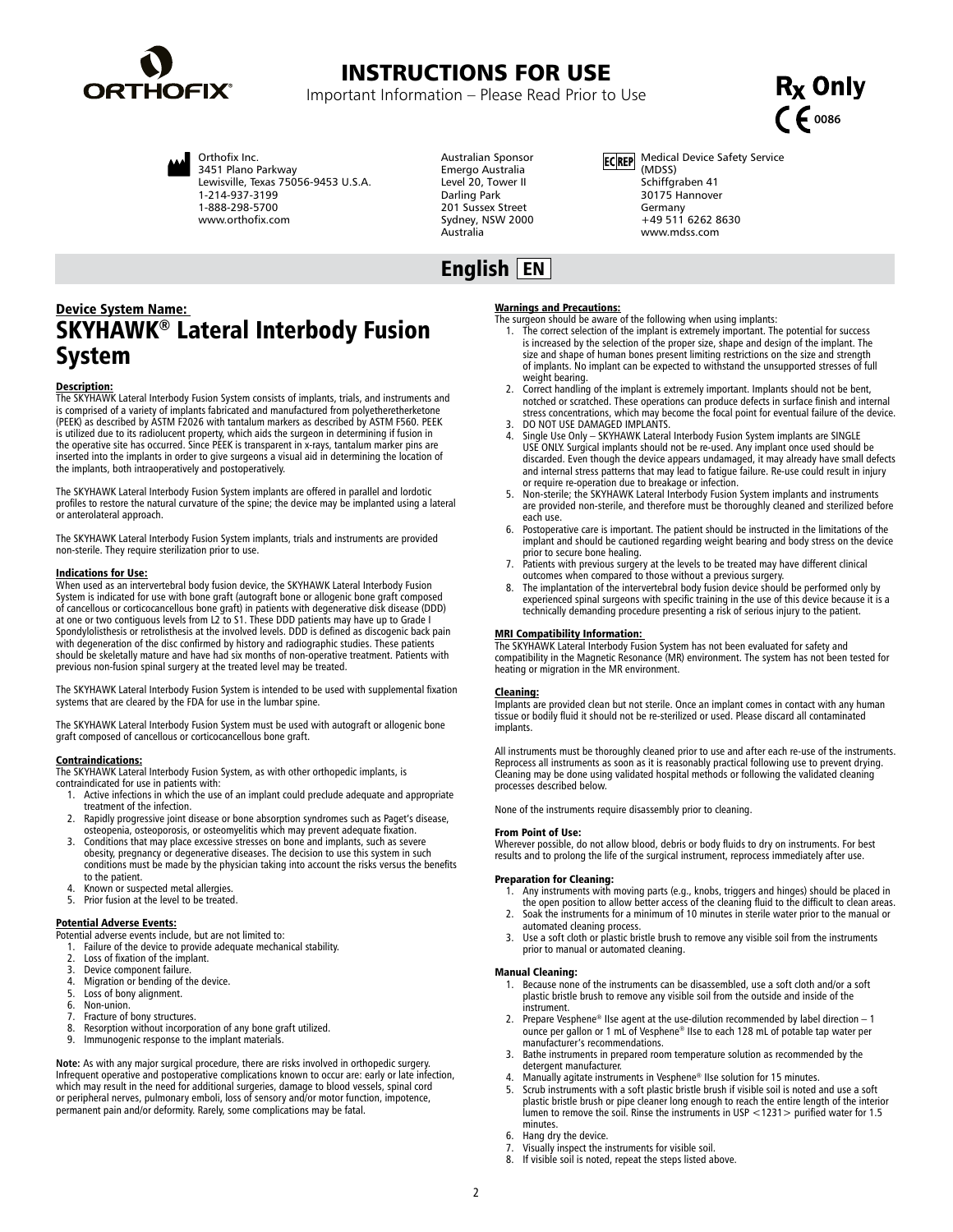### Automated Cleaning:

- 1. Use a soft cloth or soft plastic bristle brush to remove any visible soil from the outside and inside of the instruments. Use a soft plastic bristle brush or pipe cleaner long enough to reach the entire length of the interior lumen to remove the soil from the inner lumens prior to automated cleaning. 2. Set up the washer/disinfector detergent dose as ½ ounce of Endozime AW Plus® per
- 
- gallon of water or according to the manufacturer's recommendations. 3. Remove the instruments from the instrument case and place them into the washer
- baskets.
- 4. Orient instruments in the automated washer's carriers as recommended by the washer manufacturer.
- 5. The following automated cleaning cycle is recommended (minimum recommended times are provided for each stage):<br>a Pre-Wash 1: cold potable
	- Pre-Wash 1: cold potable water, 2 minutes
	- b. Enzyme/Detergent treatment: 1. Spray, 20 seconds 2. Soak, 1 minute
		-
		-
		- 3. Rinse cold potable water, 15 seconds 4. Rinse cold potable water, 15 seconds
	- c. Wash ≥ 65°C, 2 minutes using Endozime AW Plus®
	- d. Rinse 1: hot potable water, 15 seconds
	-
	- e. Rinse 2: hot potable water, 15 seconds f. Rinse 3: hot potable water, 15 seconds
	- g. Rinse 4: hot potable water, 15 seconds<br>h. Thermal rinse  $\geq 93^{\circ}$ C, 1 minute
	- Thermal rinse  $\geq 93^{\circ}$ C, 1 minute
	- i. Heated USP <1231> Purified Water Rinse 1: re-circulating 10 seconds
- j. Heated USP <1231> Purified Water Rinse 2: non re-circulating 10 seconds k. Dry at 115°C, 7 minutes 6. Visually inspect the instruments for visible soil
	-
- 
- 7. If visible soil is noted, repeat the above listed steps until no visible soil is noted.

**Note:** Certain cleaning solutions such as those containing caustic soda, formalin, glutaraldehyde, bleach, and/or other alkaline cleaners may damage instruments. These solutions should not be used.

**Note:** Visually inspect instruments after cleaning and prior to each use. Discard or return to Orthofix if instruments are broken, discolored, corroded, have cracked components, pits, gouges, or otherwise found defective. Do not use defective instruments.

Sterilization:<br>SKYHAWK Lateral Interbody Fusion System implants and instruments are supplied NON-STERILE. Prior to use, all implants and instruments should be placed in the instrument/implant case which will be either wrapped in an FDA cleared sterilization wrap or placed in a rigid sterilization container and placed in the autoclave for sterilization by the hospital using one of the following recommended cycles:

### Sterilization in Orthofix Cases with Blue Wrap:

Method: Steam **1988 comes comes comes for the Method: Steam**<br>
Cycle: Gravity **Cycle: Prevac** Cycle: Gravity Cycle: Prevac<br>
Temperature: 270°F (132°C) Temperature: 270°F (132°C) Temperature: 270°F (132°C)<br>Exposure time: 15 minutes Fanger (132°C) Exposure time: 4 minutes Exposure time: 15 minutes Exposure time: 4 minutes<br>
Drying time: 30 minutes Drying time: 30 minutes Drying time: 30 minutes Drying time: 30 minutes Double wrapped Double wrapped<br>(FDA cleared wrap recommended) (FDA cleared wra

(FDA cleared wrap recommended) (FDA cleared wrap recommended)

### Sterilization in Rigid Sterilization Containers:

When using rigid sterilization containers, clean, inspect and prepare the rigid sterilization container according to the manufacturer's instructions.

Select the appropriate rigid sterilization container with either a filtered or solid bottom to properly enclose the Orthofix case (recommended 23¼" long x 11¼" wide container). The following sterilization cycle has been validated:

Method: Steam Cycle: Prevac Temperature: 270°F (132°C) Exposure time: 4 minutes Drying time: 30 minutes

**Note:** Rigid sterilization containers with solid bottoms cannot be used in gravity steam cycles.

Validation and routine monitoring should be performed per ANSI/AAMI ST79 *Comprehensive guide to steam sterilization and sterility assurance in health care facilities*. Other cycles may be used as long as they comply with the above practices and provide a sterility assurance level of 10-6.

### Packaging:

Packages for each of the components should be intact upon receipt. If a consignment system<br>is used, all sets should be carefully checked for completeness and all components should be<br>carefully checked for damage prior to u and should be returned to Orthofix.

The SKYHAWK Lateral Interbody Fusion System instruments and implants are provided in modular cases specifically intended to contain and organize the system's components. The system's instruments are organized into trays within each modular case for easy retrieval during surgery. These trays also provide protection to the system components during shipping. Additionally, individual instruments and implants are provided in sealed poly bags with individual product labels.

**<u>Product Complaints:</u>**<br>Any Health Care Professional (e.g., customer or user of this system of products) who has any complaints or who has experienced any dissatisfaction with the product quality, identity, durability, reliability, safety, effectiveness, and/or performance, should notify Orthofix Inc., 3451 Plano Parkway, Lewisville, TX 75056, USA, by telephone at 1-214-937-3199 or 1-888-298-5700 or by e-mail at complaints@orthofix.com.

### Further information:

A recommended operative technique for the use of this system is available upon request from Orthofix at the numbers provided above.

### Latex Information:

The implants, instruments and/or packaging material for the SKYHAWK Lateral Interbody Fusion System are not formulated with and do not contain natural rubber. The term "natural rubber" includes natural rubber latex, dry natural rubber, and synthetic latex or synthetic rubber that contains natural rubber in its formulation.

**Caution:** Federal law (USA) restricts this device to sale by or on the order of a physician.

| $Rx$ Only | Federal (U.S.A.) law restricts this device to sale<br>by or on the order of a physician |              |                              |  |
|-----------|-----------------------------------------------------------------------------------------|--------------|------------------------------|--|
|           | See Instructions for Use                                                                | <b>REF</b>   | Catalogue Number             |  |
|           | Orthofix.com/IFU                                                                        |              | Manufacturer                 |  |
|           | Single Use Only<br>Do Not Reuse                                                         | <b>ECREP</b> | Authorized<br>Representative |  |
| NOV       | <b>Provided Non-Sterile</b>                                                             |              | Lot Number                   |  |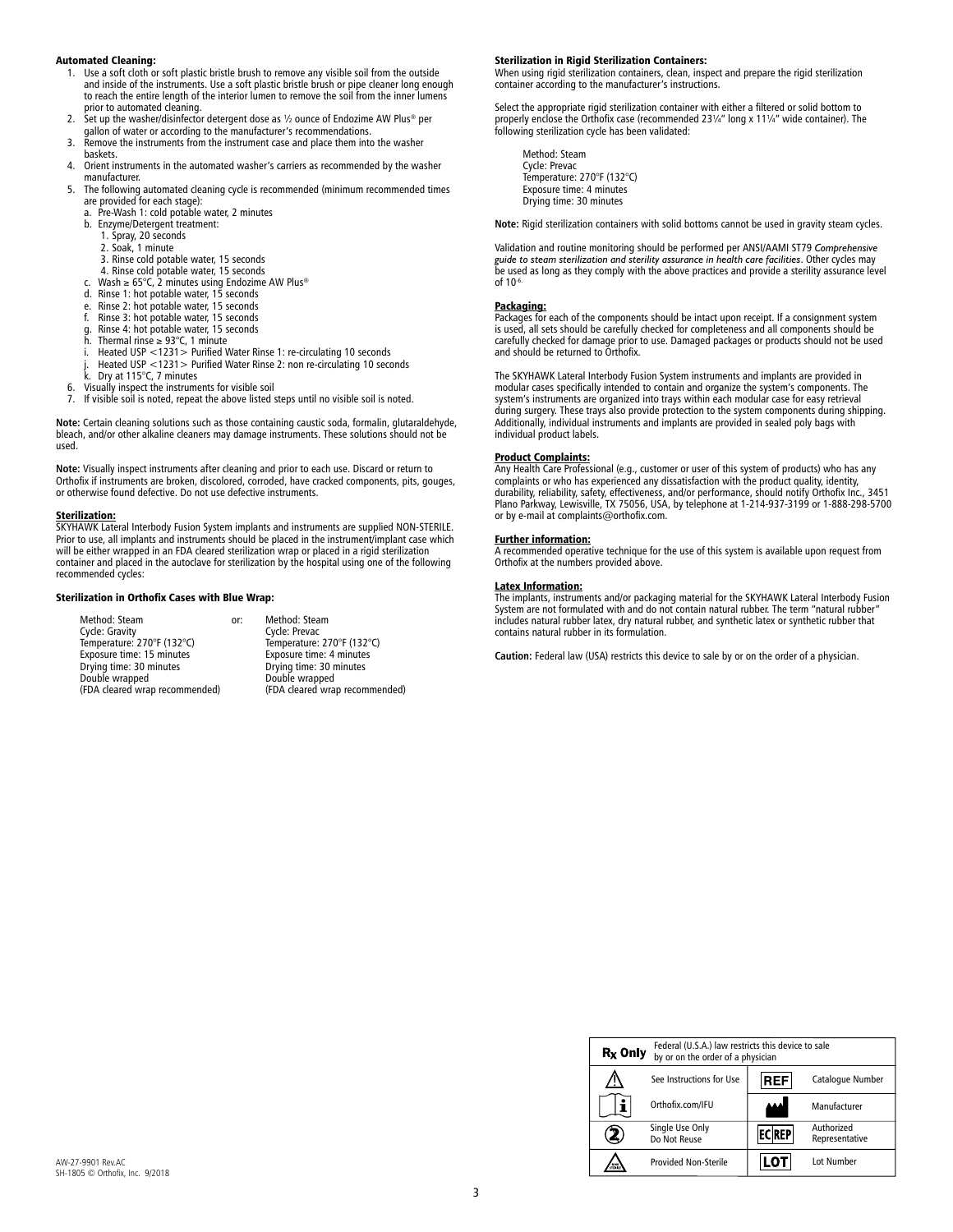<span id="page-3-0"></span>

## INSTRUCCIONES DE USO

Información importante: leer antes de usar





Orthofix Inc. 3451 Plano Parkway Lewisville, Texas 75056-9453 U.S.A. 1-214-937-3199 1-888-298-5700 www.orthofix.com

Australian Sponsor Emergo Australia Level 20, Tower II Darling Park 201 Sussex Street Sydney, NSW 2000 Australia

ECREP Medical Device Safety Service (MDSS) Schiffgraben 41 30175 Hannover Germany +49 511 6262 8630 www.mdss.com

## Español ES

## **Nombre del sistema de dispositivos:** Sistema de fusión intervertebral lateral SKYHAWK®

**Descripción:**<br>El sistema de fusión intervertebral lateral SKYHAWK consta de implantes, implantes de prueba e instrumentos y está integrado por una serie de implantes fabricados con poliéter-éter-cetona (PEEK) que cumplen la norma ASTM F2026, con marcadores de tantalio que cumplen la norma ASTM F560. Se ha utilizado PEEK debido a sus propiedades de radiotransparencia, que sirven de<br>ayuda al cirujano para determinar si se ha producido la fusión en el lugar de la operación. Dado<br>que el PEEK es transparente en marcadoras de tantalio que ofrecen a los cirujanos una asistencia visual a la hora de determinar dónde se encuentran los implantes, tanto intraoperatoriamente como postoperatoriamente.

Los implantes del sistema de fusión intervertebral lateral SKYHAWK se ofrecen en perfiles paralelos y lordóticos para restablecer la curvatura natural de la columna; el dispositivo puede implantarse utilizando una vía de acceso lateral o anterolateral.

Los implantes, implantes de prueba e instrumentos del sistema de fusión intervertebral lateral SKYHAWK se suministran sin esterilizar. Es necesario esterilizarlos antes de usarlos.

### Indicaciones de uso:

Cuando se utiliza como dispositivo de fusión intervertebral, el sistema de fusión intervertebral lateral SKYHAWK está indicado para ser utilizado con un injerto óseo (autoinjerto o aloinjerto compuesto de hueso esponjoso o corticoesponjoso) en pacientes con discopatía degenerativa (DD) en uno o dos niveles contiguos desde L2 a S1. Estos pacientes con DD pueden tener espondilolistesis hasta de grado 1 o retrolistesis en los niveles afectados. La DD se define como dolor de espalda discógeno con degeneración del disco confirmada por los antecedentes del<br>paciente y los estudios radiográficos. Estos pacientes deben ser esqueléticamente maduros y<br>haber recibido seis meses de tratamiento intervención quirúrgica previa de la columna distinta a la cirugía de fusión en el nivel tratado.

El sistema de fusión intervertebral lateral SKYHAWK está indicado para ser utilizado con sistemas de fijación complementaria autorizados por la FDA para su uso en la columna lumbar.

El sistema de fusión intervertebral lateral SKYHAWK debe utilizarse con un autoinjerto o aloinjerto óseo compuesto de hueso esponjoso o corticoesponjoso.

### Contraindicaciones:

Al igual que ocurre con otros implantes ortopédicos, el sistema de fusión intervertebral lateral SKYHAWK está contraindicado para utilizarse en pacientes con:

- 1. Infecciones activas en las que el uso de un implante pudiera impedir el tratamiento adecuado y apropiado de la infección.
- 2. Artropatía de progresión rápida o síndromes de reabsorción ósea como la enfermedad de Paget, la osteopenia, la osteoporosis o la osteomielitis que pudieran impedir una fijación adecuada.
- 3. Cuadros que pudieran ejercer tensiones excesivas sobre el hueso y los implantes, como obesidad grave, embarazo o enfermedades degenerativas. El médico es quien debe tomar la decisión de utilizar este sistema en dichos casos, sopesando los riesgos y los beneficios para cada paciente.
- 4. Alergias conocidas o sospechadas a los metales.
- 5. Fusión previa en el nivel que se va a tratar.

- **Posibles efectos adversos:**<br>Los posibles efectos adversos incluyen, entre otros:
- ve se secundo del dispositivo para proporcionar la estabilidad mecánica adecuada.<br>1. Incapacidad del dispositivo para proporcionar la estabilidad mecánica adecuada.
- 2. Pérdida de fijación del implante.<br>3. Fallo de algún componente del c
- 3. Fallo de algún componente del dispositivo.<br>4. Desplazamiento o doblamiento del disposi
- Desplazamiento o doblamiento del dispositivo.
- 5. Pérdida de la alineación ósea.<br>6. Soldadura no consolidada.
- 6. Soldadura no consolidada.
- 7. Fractura de estructuras óseas.<br>8. Reabsorción sin incorporación
- 8. Reabsorción sin incorporación del injerto óseo utilizado. Respuesta inmunógena a los materiales del implante.

**Nota:** Como sucede con cualquier cirugía mayor, la cirugía ortopédica implica riesgos. Las complicaciones operatorias y postoperatorias infrecuentes conocidas son: infección temprana o tardía, que podría requerir intervenciones quirúrgicas adicionales, daños en los vasos sanguíneos, la médula espinal o los nervios periféricos, émbolos pulmonares, pérdida de la función sensorial o motora, impotencia, dolor permanente o deformidad. En raras ocasiones, algunas complicaciones pueden ser mortales.

## Advertencias y precauciones:

- El cirujano debe ser consciente de lo siguiente al utilizar implantes:
	- 1. La selección correcta del implante es sumamente importante. La probabilidad de éxito aumenta con la selección de un implante con el tamaño, la forma y el diseño adecuados. El tamaño y la forma de los huesos humanos imponen restricciones que limitan el tamaño y la resistencia de los implantes. No puede esperarse que un implante resista sin apoyo las tensiones de una carga completa.
- 2. La manipulación correcta del implante es sumamente importante. Los implantes no deben doblarse, marcarse con una muesca ni rayarse. Estas manipulaciones pueden producir defectos en el acabado de su superficie y concentraciones de las tensiones internas, que podrían convertirse en el foco de un fallo eventual del dispositivo.
- 3. NO UTILICE IMPLANTES DAÑADOS.
- 4. Únicamente para un solo uso: los implantes del sistema de fusión intervertebral lateral SKYHAWK son ÚNICAMENTE PARA UN SOLO USO. Los implantes quirúrgicos no deben reutilizarse. Todo implante utilizado debe desecharse. Aun cuando el dispositivo parezca estar intacto, puede presentar pequeños defectos y patrones de tensiones internas que<br>podrían producir una rotura por fatiga. Su reutilización podría producir lesiones o hacer<br>necesaria una nueva intervención debido a su r
- 5. No estériles; los implantes e instrumentos del sistema de fusión intervertebral lateral SKYHAWK se suministran sin esterilizar y, por lo tanto, deben limpiarse y esterilizarse a fondo antes de cada uso.
- 6. El cuidado postoperatorio es importante. Debe instruirse al paciente sobre las limitaciones del implante y se le debe advertir sobre la carga de peso y la tensión del cuerpo sobre el dispositivo antes de que se alcance la consolidación ósea.
- Los pacientes intervenidos anteriormente a los niveles que se van a tratar pueden tener diferentes resultados clínicos en comparación con quienes no han sido intervenidos anteriormente.
- La implantación del dispositivo de fusión intervertebral deberá ser realizada únicamente por cirujanos especialistas en columna vertebral con formación específica en el uso de este dispositivo, ya que se trata de un procedimiento técnicamente complejo que presenta un riesgo de lesión grave para el paciente.

### Información de compatibilidad con la RMN:

No se han evaluado la seguridad y la compatibilidad del sistema de fusión intervertebral lateral SKYHAWK con la resonancia magnética nuclear (RMN). No se ha probado el sistema con respecto al calentamiento o la migración con la RMN.

### Limpieza:

Los implantes se suministran limpios, pero no estériles. Una vez que un implante entre en contacto con algún tejido o líquido corporal humano, no deberá reesterilizarse ni utilizarse. Deseche todos los implantes contaminados.

Todos los instrumentos deben limpiarse a fondo antes de su uso y después de cada uso. Reprocese todos los instrumentos tan pronto como sea factible y razonable tras su uso para evitar que se sequen. La limpieza puede realizarse usando métodos hospitalarios validados o siguiendo los procesos de limpieza validados que se describen a continuación.

Ningún instrumento requiere ser desmontado antes de la limpieza.

## En el lugar de utilización:

Siempre que sea posible, no deje que la sangre, los residuos o los líquidos corporales se sequen en los instrumentos. Para lograr resultados óptimos y prolongar la vida del instrumento quirúrgico, reprocéselo nada más utilizarlo.

### Preparación para la limpieza:

- 1. Todos los instrumentos que tengan piezas móviles (p. ej., mandos, gatillos, bisagras) deberán colocarse en la posición abierta para permitir un mejor acceso del líquido de limpieza a las zonas difíciles de limpiar.
- 2. Antes del proceso de limpieza manual o automatizada, ponga en remojo los instrumentos durante 10 minutos como mínimo en agua estéril.
- 3. Antes de la limpieza manual o automatizada, utilice un paño suave o un cepillo de cerdas blandas de plástico para eliminar cualquier suciedad visible de los instrumentos.

### Limpieza manual:

- 1. Ninguno de los instrumentos puede desmontarse; por lo tanto, utilice un paño suave o un cepillo de cerdas blandas de plástico para eliminar cualquier suciedad visible del exterior y del interior del instrumento. 2. Prepare el agente Vesphene® IIse a la dilución recomendada para su uso que se indica
- en la etiqueta: añada 1 ml de Vesphene® IIse por cada 128 ml de agua corriente potable según las recomendaciones del fabricante.
- 3. Sumerja los instrumentos en la solución preparada a temperatura ambiente según lo recomendado por el fabricante del detergente.
- 4. Agite manualmente los instrumentos en solución Vesphene® IIse durante 15 minutos.